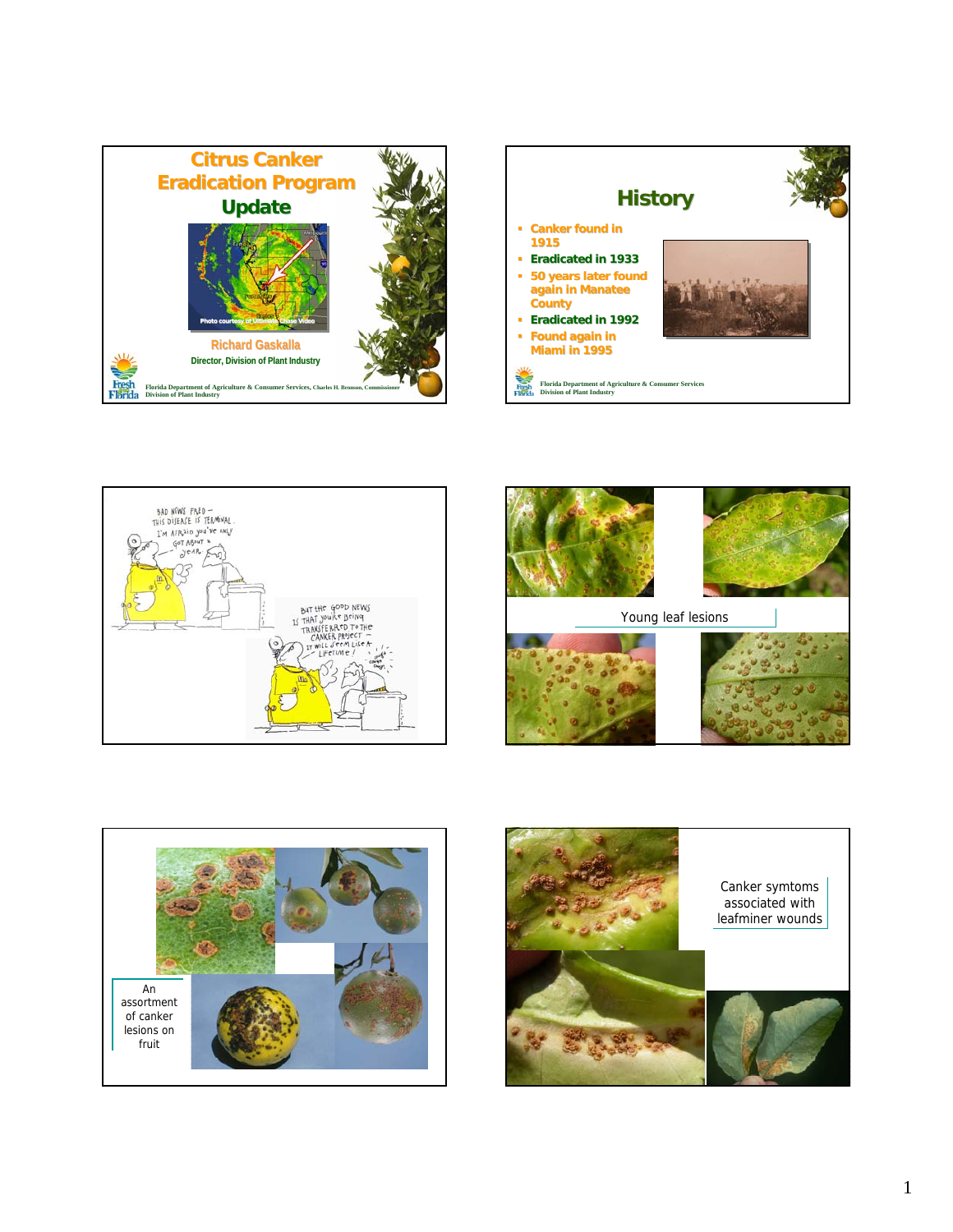









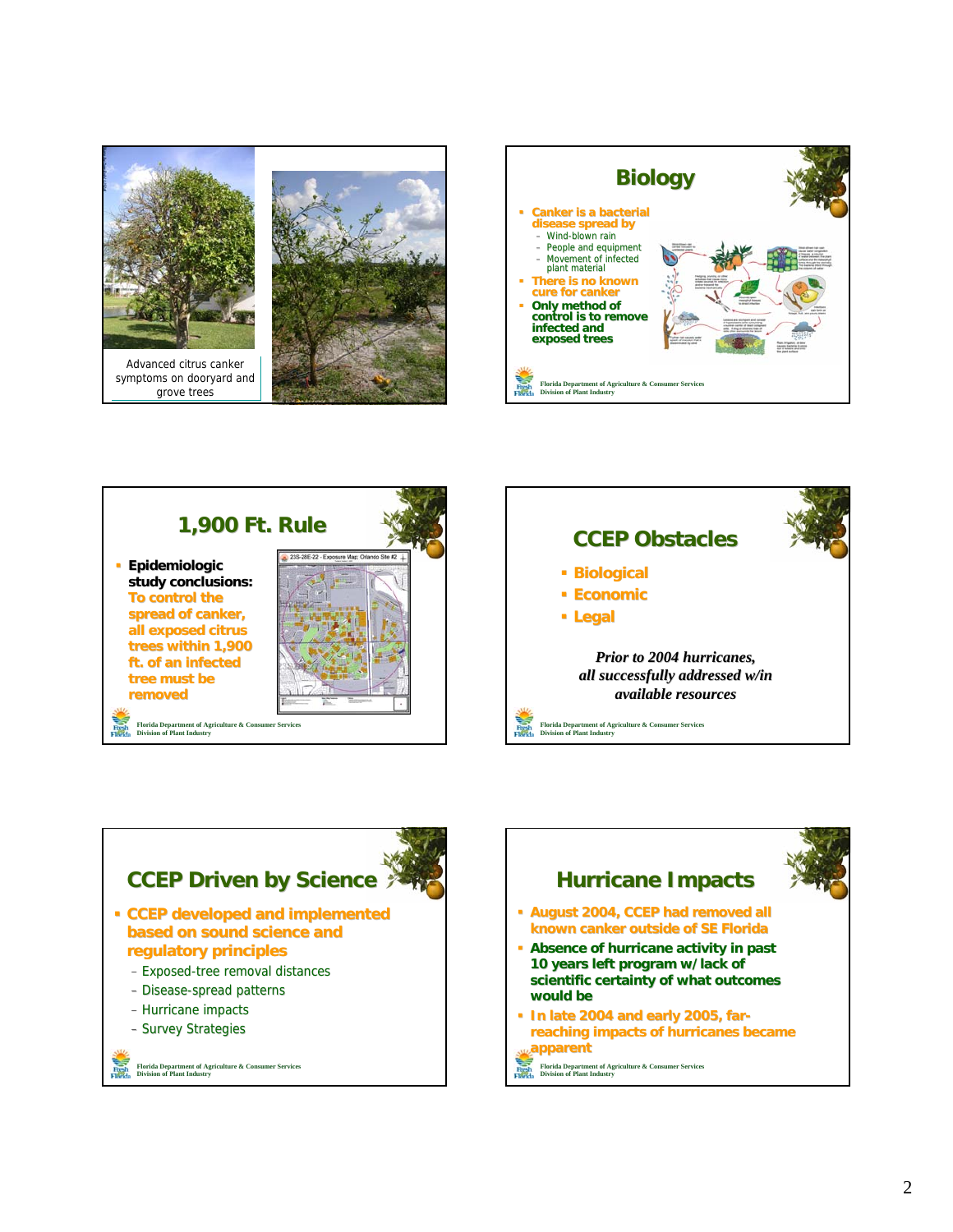## **Hurricane Impacts (cont'd)**

- **# of commercial citrus acres # of commercial citrus acres infected/exposed to canker prior prior to August 2004 = 15,868 acres**
- **Since August 2004 apprx. 46,508 . 46,508 commercial citrus acres infected/exposed to canker**

**Florida Department of Agriculture & Consumer Services Division of Plant Industry**









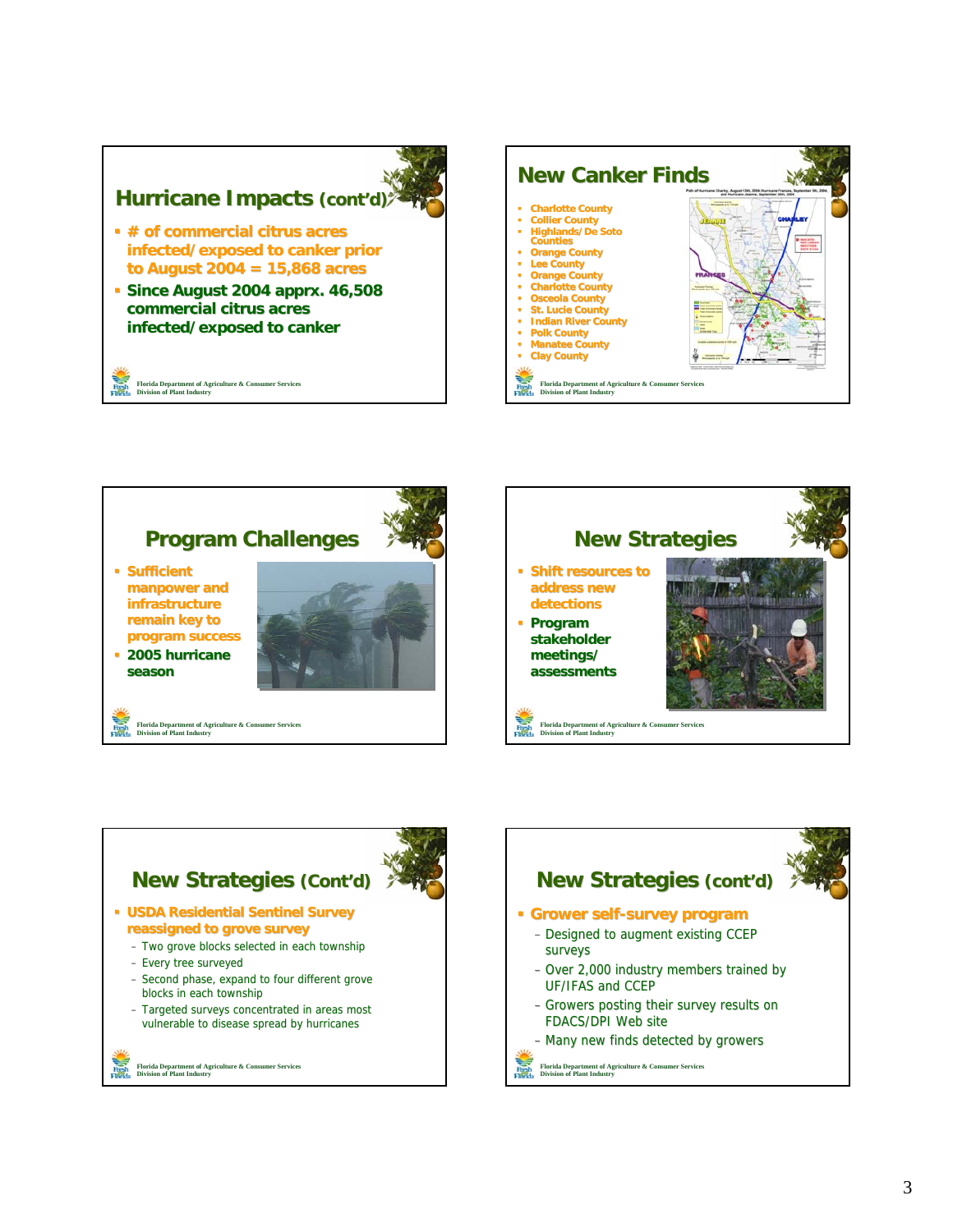



| <b>Control Reports</b>                                         |           |                        |                    |                   |                       |               |
|----------------------------------------------------------------|-----------|------------------------|--------------------|-------------------|-----------------------|---------------|
| 8/12/04 thru 8/12-19/05                                        |           |                        |                    |                   |                       |               |
|                                                                |           |                        |                    |                   |                       |               |
| Summary of Statewide Residential Control Actions as of 8/12/05 |           |                        |                    |                   |                       |               |
| Area                                                           | Southwest | <b>Central Florida</b> | <b>Clay County</b> | <b>West Coast</b> | <b>Treasure Coast</b> | <b>Totals</b> |
| <b>Positive Trees</b>                                          | 1.736     | 1,191                  | 20                 | 160               | 131                   | 3.238         |
| <b>Positive/Exposed Properties</b>                             | 12,839    | 17,526                 | 213                | 1.943             | 4,450                 | 36,981        |
| Positive/Exposed Trees                                         | 31,987    | 56,080                 | 287                | 5.243             | 11,605                | 105,202       |
| <b>Total Trees Controlled To Date</b>                          | 30.013    | 47.929                 | 173                | 3.324             | 10,591                | 92.030        |
| Properties Remaining to be Controlled                          | 1.028     | 3.303                  | 100                | 706               | 410                   | 5.646         |
| <b>Trees Remaining to be Controlled</b>                        | 1,974     | 8.151                  | 114                | 1.919             | 1.046                 | 13.172        |
|                                                                | 04%       | 85%                    | 60%                | 63%               | 91%                   | 87%           |
| <b>Percent Complete</b>                                        |           |                        | 9/15/2005          | 9/15/2005         | 9/15/2005             |               |

|                       |               | Acres to be | Acres in | Acres    | Acres In | Completion |
|-----------------------|---------------|-------------|----------|----------|----------|------------|
| Area<br>Heartland     | County        | Removed     | Progress | Complete | County   | Date       |
|                       | Highlands     | 8.778       | 1.573    | 4.583    | 74.623   | 10/15/2005 |
|                       | Desoto.       | 3.771       | 1,793    | 1.354    | 68.559   | 10/15/2005 |
|                       | Hardee        | 1.728       | 809      | 919      | 54.414   | 10/15/2005 |
|                       | Polk          | 1.077       | 675      | 162      | 95,050   | 10/15/2005 |
|                       | Osceola       | 1.150       |          |          | 13,804   | 10/15/2005 |
|                       | Okeechobee    | 1,265       | 1.199    |          | 11.891   | 10/15/2005 |
| Total                 |               | 17,770      | 6.048    | 7.019    | 318,341  |            |
| Southwest             |               |             |          |          |          |            |
|                       | Lee           | 95          |          | 95       | 11.067   |            |
|                       | Collier       | 150         |          | 150      | 34,878   |            |
|                       | Charlotte     | 6.965       | 2.514    | 1.074    | 20.183   | 10/1/2005  |
|                       | Hendry        | 5.722       | 5.300    |          | 93.155   | 10/1/2005  |
|                       | Glades.       | 350         |          |          | 10.103   | 10/1/2005  |
| Total                 |               | 13,282      | 7.814    | 1,319    | 169,386  |            |
| <b>Treasure Coast</b> |               |             |          |          |          |            |
|                       | Indian River  | 1 137       | 250      | 27       | 47.539   | 10/1/2005  |
|                       | St Lucie      | 16.941      | 5.646    | 5.526    | 82.987   | 10/1/2005  |
|                       | Martin        | 1.919       | 713      | 756      | 40,330   | 10/1/2005  |
|                       | Palm Beach    | 207         |          | ٠        | 4.542    | 10/1/2005  |
| Total                 |               | 20,204      | 6,609    | 6,316    | 175,398  |            |
| <b>West Coast</b>     | Hillsborough  | 1,410       | 1.150    |          | 19.187   | 10/1/2005  |
|                       | Manatee       | 366         |          |          | 20.316   | 10/1/2005  |
| Total                 |               | 1.776       | 1.150    | $\sim$   | 39,503   |            |
| Central               | Orange        | 68          |          | 68       | 5,593    |            |
|                       |               |             |          |          |          |            |
|                       | <b>Totals</b> | 53.099      | 21,621   | 14,722   | 708,221  |            |